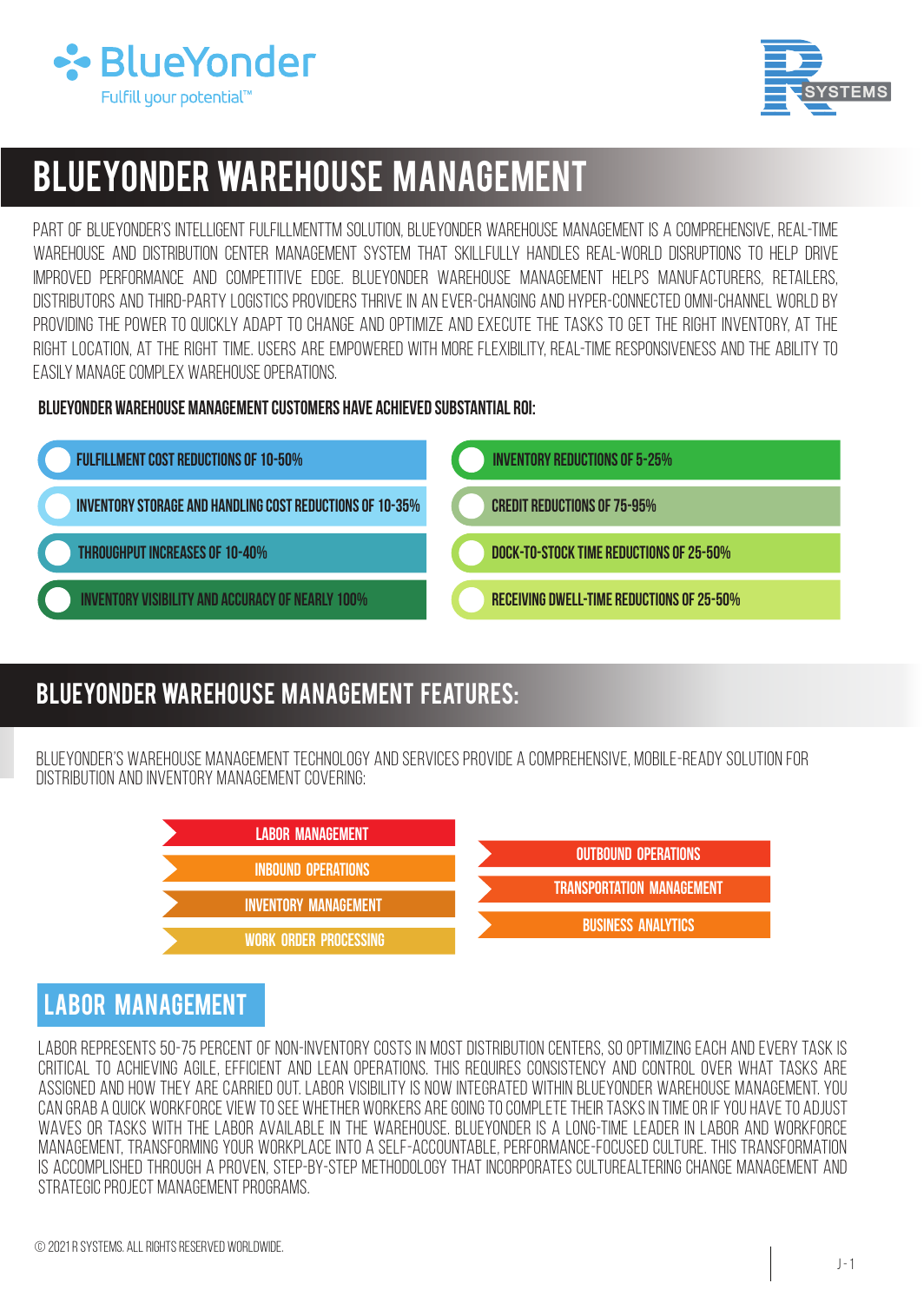# The transformed business is enabled by technology for:

Workforce planning and scheduling To ensure just the right number of workers with the right skills are available exactly when needed to fulfill order demand. Schedule optimization The ability to quickly assign and reassign workers to priority work areas and functionsbased onorder flows,deadlines, skills and costconsiderations. Task optimization Making sure all tasks are assigned andexecuted in the proper sequence whilebalancing workflows andorder priorities to maximize efficiency and quality of service. Compliance and measurement Measuring performance and ensuring compliance with regulations and work rules is central to WORKFORCE MANAGEMENT. THIS INCLUDES TRACKING INDIRECT TIME, ATTENDANCE, QUALITY AND SAFETY, AS WELL AS CALCULATING INCENTIVE REWARDS.

## Inbound Operations

ONCE YOU HAVE VISIBILITY INTO INBOUND SHIPMENTS, THERE ARE MANY TASKS THAT SHOULD BE OPTIMIZED TO STREAMLINE INBOUND OPERATIONS. JDA's Warehouse Management solution provides optimization capabilities.

# Appointment scheduling

Interactive, user- friendly graphicaldock calendar for:

- Inbound and outbound appointment scheduling
- Standing appointment management
- Exception management
- Supplier and carrier compliance
- ASN, PO and pack list management
- RECEIVING DOCUMENTATION, INCLUDING GLOBAL TRADE MANAGEMENT
- INTEGRATION OF DOCK SCHEDULING WITH BLUEYONDER TRANSPORTATION MANAGEMENT SYSTEM

# Yard and dock management

Check-in to check-out management of yard equipment, inventory movements, dock doors andpersonnel, including:

- Gate check-in and check-out
- Yard and dock location assignments
- INVENTORY AND HANDLING UNIT
- System-directed movements via wireless devices
- Optimal door selection
- Yard audits

# Cross - docking

Hot receipt functionality toprioritize inboundinventory with outboundorders,reducing handling, storage and costs while improving service:

- •Real-time demand assessment and prioritization
- OPPORTUNISTIC AND PLANNED TO PROVIDE FLEXIBILITY ON HOW INVENTORY IS ROUTED FROM INBOUND THROUGH TO OUTBOUND
- INTEGRATION OF DOCK SCHEDULING WITH BLUEYONDER TRANSPORTATION MANAGEMENT SYSTEM

## Receiving and putaway

OPTIMIZED RECEIPT AND STOWAGE, INCLUDING:

- $\cdot$  RECEIPT CHECK-IN BY PAPER OR RE DEVICE
- Detailed SKU attribute capture and verification
- Cart/container optimization
- System-directed putaway based on cube, weight, dimensions, nesting and stacking,commonality, location availability,zoning and product demand
- Operator-managed overrides and exceptions
- Optimized task interleaving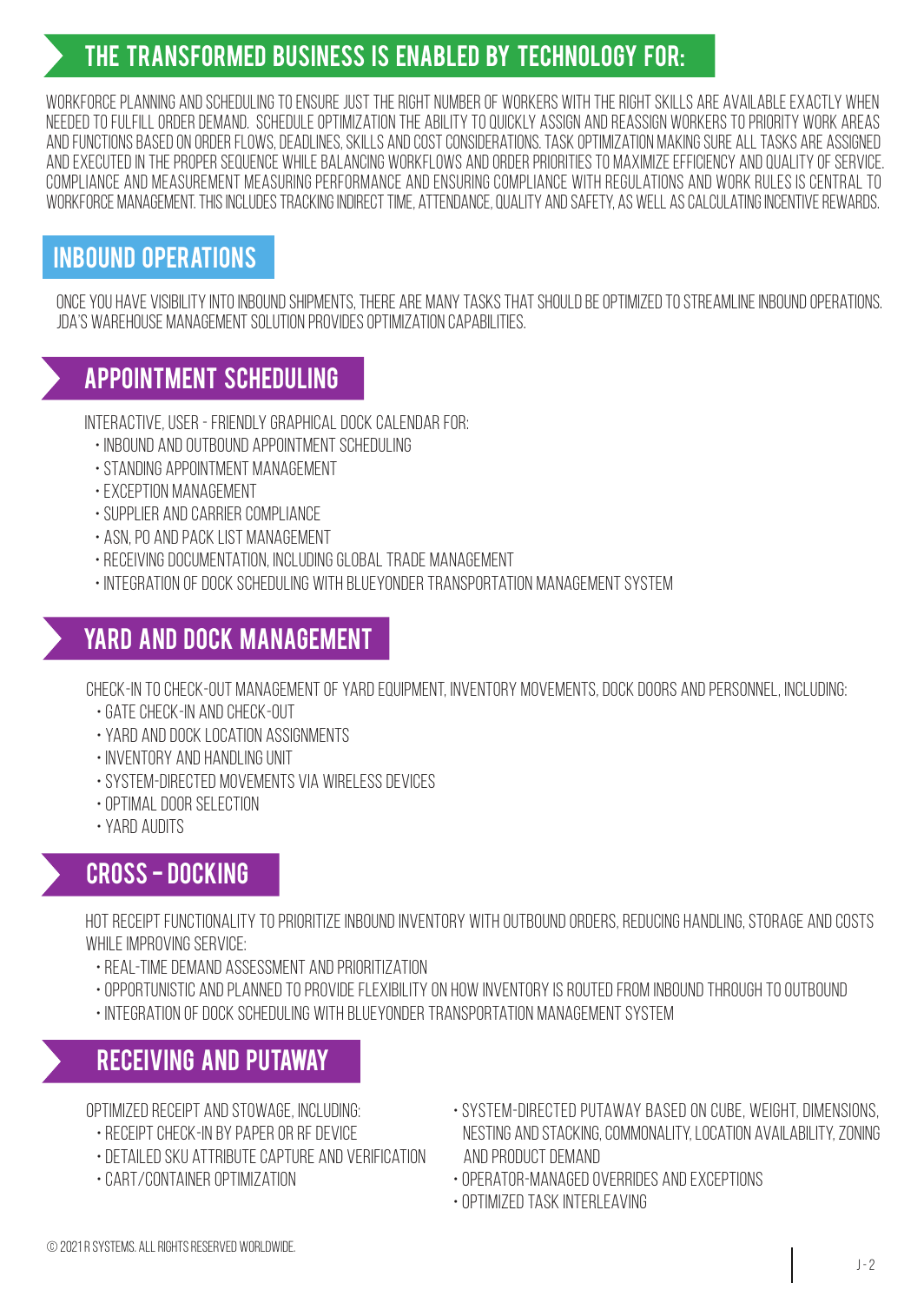# Retail store - flow through processing

INBOUND PROCESSING FOR RETAIL DISTRIBUTION, INCLUDING:

- Store-ready distributions
- PUT-TO-STORE
- Merge-in-transit

## Inbound services

System-directed work assignments for:

- Supplier/carrier compliance statistical sampling
- QA workflow control

# Reverse logistics / returns processing

BLUEYONDER provides returns management for omni-channel orders toensure that proper identification and disposition of inventory is possible to get merchandise back into the supply chain and available fororder managementquickly. WE PROVIDE SYSTEM DIRECTED WORK ASSIGNMENTS FOR:

- Evaluation and breakdown
- Disassembl /de-kitting
- Clean/rework/repackage
- PUTAWAY OR RETURN TO VENDOR
- Dispose or destroy
- E-commerce returns

# Inventory management

EFFECTIVE INVENTORY MANAGEMENT REQUIRES VISIBILITY AND CONTROL FROM SUPPLIERS' PRODUCTION ALL THE WAY THROUGH TO THE end user. BLUEYONDER provides thisreal-time visibility and control to optimize the tracking, movement,handling, storage, and if necessary, recall of all types of raw materials, work-in-process and finished goods inventory. Key functions include:

## Supplier collaboration

Visibility into supplier production, packaging, QA processing and shipments, with exception management.

# Asset management

BLUEYONDER provides the ability todefine and track assets, such as returnable containers, carts and pallets for The purpose of handling and visibility. These assets canbe within a facility, across a campus or around the globe.

# **SLOTTING**

Improves productivit by synchronizing product placement to order demand. Key features include:

- •Balances pick velocity with travel distances, ergonomics and equipment constraints for optimal workload efficiency andsafety
- Integrates withreplenishment activities to dynamically re-slot, minimizing disruption and cost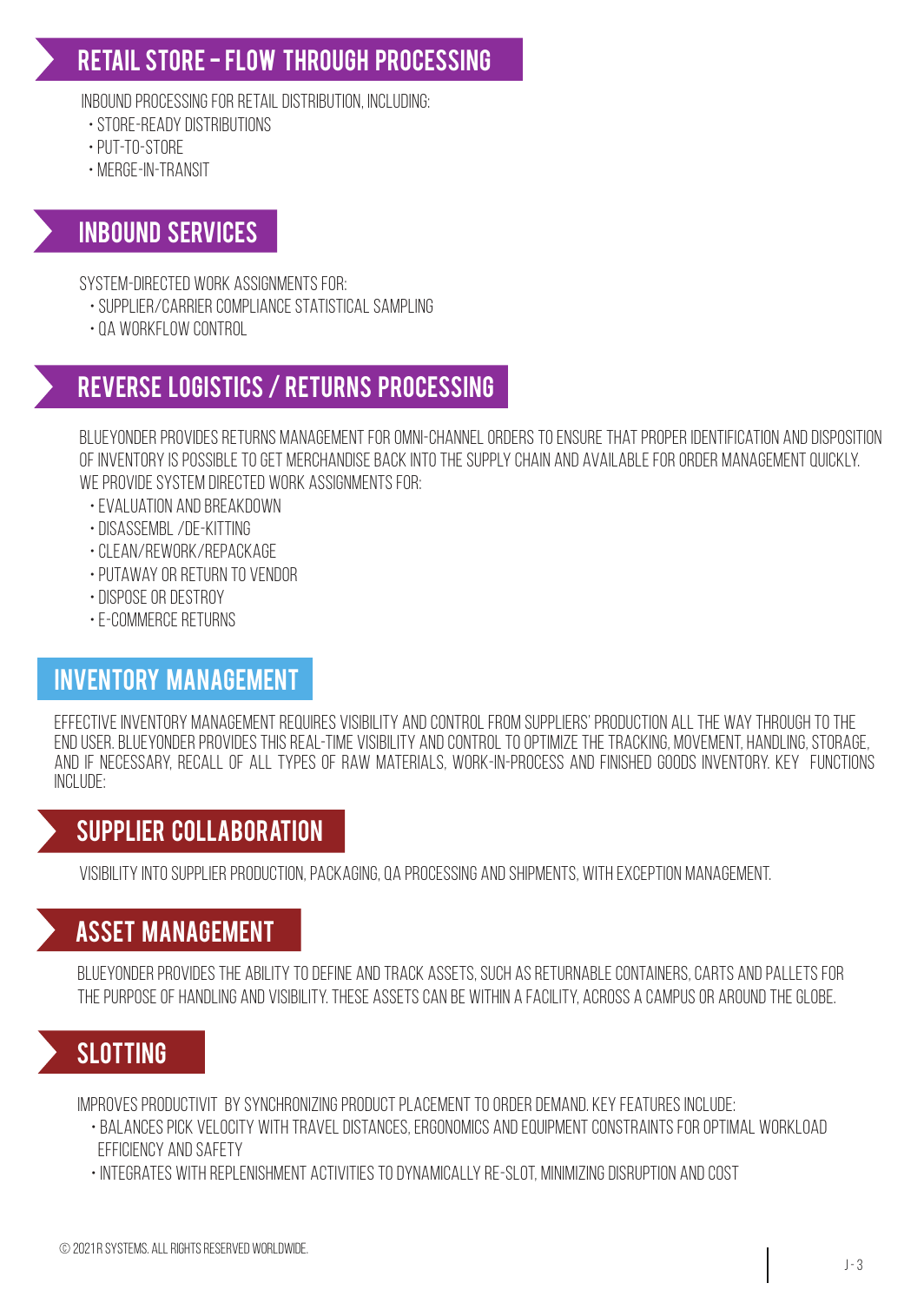# Replenishment

SUPPORTS MULTIPLE STRATEGIES TO TAILOR REPLENISHMENT TO PRODUCT. LOCATION, ENVIRONMENT AND SLOTTING NEEDS. REPLENISHMENT CAN BE TRIGGERED BY:

- Quantity or top-off
- On-demand/emergency
- Slotting or other fulfillment plans

## Inventory control

Tracks inventory based on many SKU and user-definable attributes, including:

- Lot number/expiration dates, with variable aging
- Catch-weights and volumes
- $\cdot$  NESTED SERIAL NUMBERS
- Country of origin
- Temperature-controlled requirements
- •Nesting and stacking limitations

#### Special handling

ENFORCES RULES FOR HANDLING, STORAGE AND TRACKING OF SKUS THAT REQUIRE ENVIRONMENTAL OR HAZMAT SEGREGATION, procedures and certifications.

## Cycle counting

SYSTEM-DIRECTED WORK PROVIDES 99+ PERCENT ACCURACY, VIRTUALLY ELIMINATING THE NEED FOR TRADITIONAL cycle counting. However, multiple cycle counting procedures are supported, interleaved withdaily activities.

## Work order processing

A LOT MORE GOES ON IN DISTRIBUTION CENTERS TODAY THAN SIMPLE PICK, PACK AND SHIP. THROUGH POSTPONEMENT STRATEGIES, customerservicerequirements and store-ready processing, DCs are becoming limited production centers,requiringskills, equipment, work orders and management practices not seen in traditional warehouses. Work Order processingin these DCs canbe more akin to manufacturing processes than traditionaldistribution functions. JDA's Work Order Processing solution assigns, sequences and directs tasks to ensure timely, consistent and accurate completion of work order production. In many ways it can be thought of as a manufacturing execution system forthe DC.

BLUEYONDER Work Order Processing is highly configurable, providing the flexibility youneed totailor processing to your initialneeds, as well as toever-changing future requirements. System-directed work ensures efficiency and throughput even within the chaos of multiple, changing customer requirements- putting you in control.

#### BLUEYONDER Work Order Processing functionality includes:

• Work order assignment, sequencing and execution • Raw material control, including backflushing • Multi - level bills of material • Postponement strategies • VALUE - ADDED SERVICE • Work cell planning and scheduling • Light manufacturing / assembly • Kitting / de - kitting • Store - ready containers / pallets • Component - level tracking of attributes such as lot and serial numbers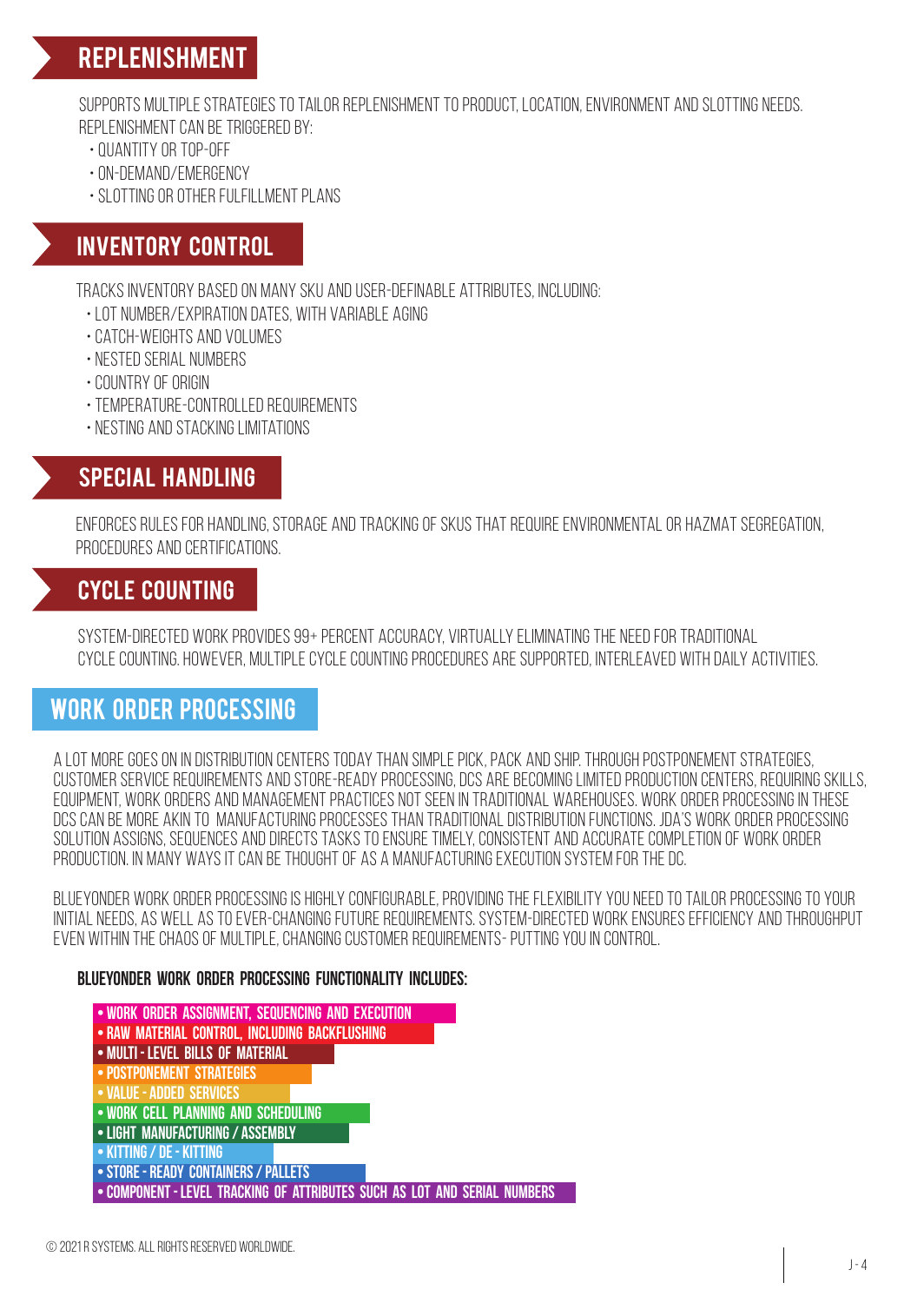## Out bound operations

From pre-pack toproof of delivery,BLUEYONDER optimizes every stepof outbound operations to ensure accuracy, timeliness, efficiency, compliance and optimal customer service. The breadthof capabilities include:

#### Task management and interleaving

BLUEYONDER's unique WLM mapping of facilities enables the most efficient task assignments for all work, with integratedvoice or RF-directedinterleaving of tasks. Tasks are assigned and interleaved based on proximity, priority andpermissions to maximize efficiency andservice while ensuring safety and adherence to work rules and certification requirements.

## Multiple pick methods

A VIRTUALLY UNLIMITED NUMBER OF PICK METHODS CAN BE DEPLOYED SIMULTANEOUSLY. METHODS SUPPORTED OUT-OF-THE-BOX include multiple versions of:batch, wave, zone, and cluster picking supporting LIFO, FIFO, LEFO and FEFO inventory turnstrategies.

#### Packing and shipping

System-directed packing, cartonization, QA verification, staging, and pack-and-hold management enables accurate, timely, damage-free shipments.

#### Parcel manifesting

Providing cost-effective small package shipping for the omni-channel to ensure delivery of consumer purchases in A way that fully meets their expectations for speed, consistency and personalization. JDA delivers a global, seamless and high-quality customer fulfillment experience. BLUEYONDER Parcel helps shippers implement a multi-carrier strategy using a combination of global, regional and local carrier networks to reduce costs and drive customer satisfaction. Includes in-line parcel labeling, Freight Audit, Parcel Returns and manifesting capabilities for most carriers.

#### Shipment documentation

THE SYSTEM PRODUCES ALL OUTBOUND SHIPMENT LABELING AND DOCUMENTATION, INCLUDING:

- CUSTOMER, RETAIL AND CARRIER COMPLIANT LABELING
- Domestic and international parcel e-manifesting
- •Bonded warehouse and international trade logistics documentation

## Logistics billing

ACCURATELY TRACKS ALL LOGISTICS ACTIVITIES AND CALCULATES CHARGES OR COSTS, INCLUDING FREIGHT TARIFFS, FOR INVOICING and analysis. This is an important componentof any cost-to-serve analysis

## Transportation management

BLUEYONDER PROVIDES A SOPHISTICATED TRANSPORTATION PLANNING AND EXECUTION SOLUTION, WITH THE INDUSTRY'S ONLY REAL-TIME optimization engine, toreduce the cost andcomplexity of shipments while improving visibility and customerservice.